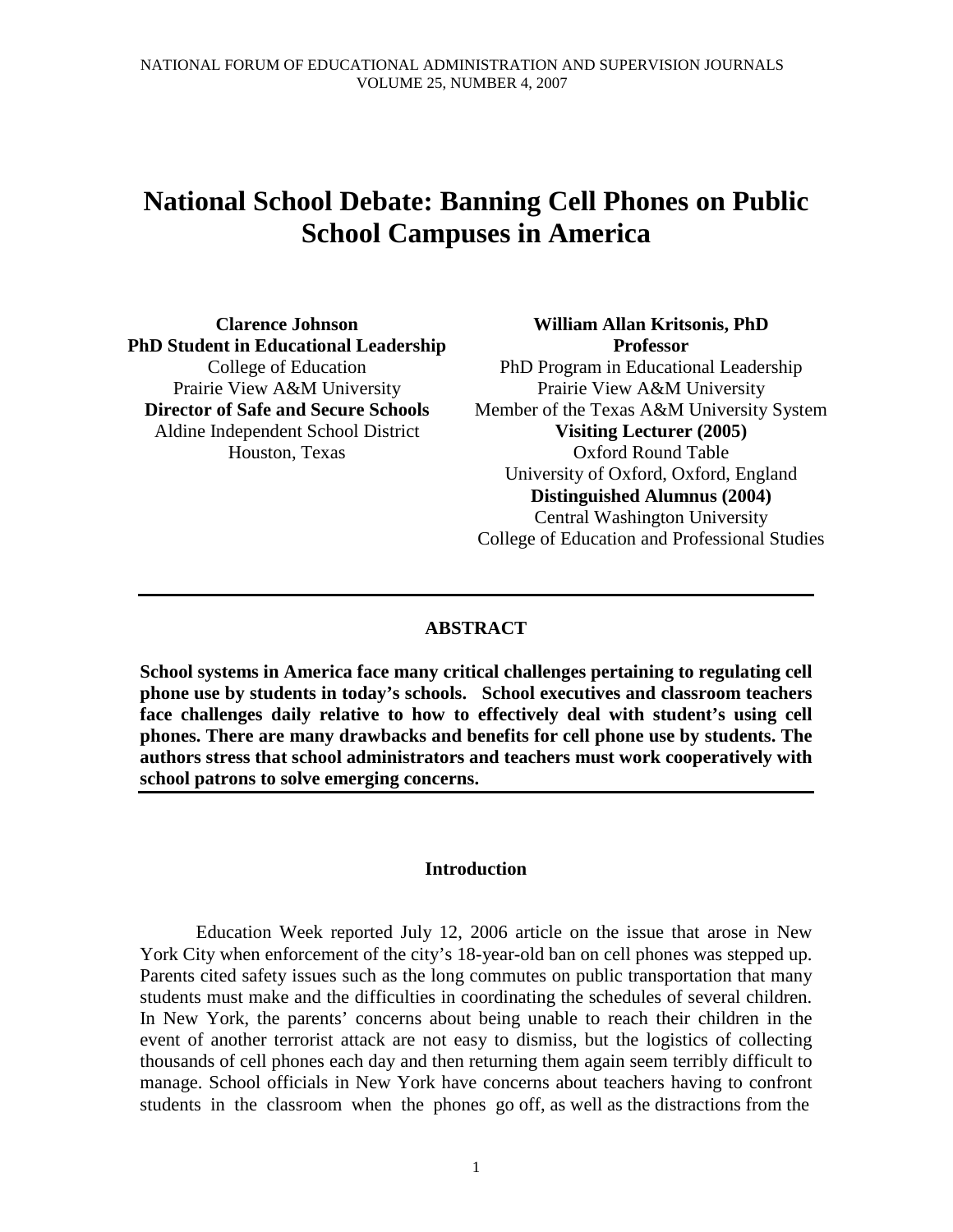noise of the cell phone. The banning of cell phones on public school campuses across America has become a national debate and strained school-community relations (Anonymous, 2006).

2\_\_\_\_\_\_\_\_\_\_\_\_\_\_\_\_\_\_\_\_\_\_\_\_\_\_\_\_\_\_\_\_\_\_\_\_\_\_\_\_\_\_\_\_\_\_\_\_\_\_\_\_\_\_\_\_\_\_\_\_\_\_\_\_\_\_\_\_\_\_\_\_\_\_\_\_\_\_\_\_\_\_\_\_\_

 Over the past decade, there has been discussion in the American public schools about the usage of cell phones. Banning cell phones from school, which once seemed like a no-brainer, is no longer a simple black-and-white issue. The events of Columbine and 9/11 are what changed the policies in some states and communities or created serious discussion about changing them.

#### **Purpose of Article**

The purpose of this article is to provide a brief analysis of the opportunities, problems, and challenges in the battle of the cell phone. Across the United States, school systems are faced daily with many critical issues specifically related to regulating the use of cell phones. The authors provide a glimpse of the seriousness of the problem.

# **Cell Phone – A Definition**

The following terms are defined in the literature. "Cell Phone" – refers to a telecommunication's device that emits an audible signal, vibrates, displays a message, or otherwise summons or delivers a communication to the possessor. A "cellular telephone" is a portable, cordless communication devise that receives and delivers communication (Aldine ISD, 2007).

#### **Parents Want to Control Cell Phone Use – Want Schools to Stay Out-of-It**

 At least one issue parents and children are on the same wave length. Both think banning cell phones in the classroom is an extreme measure. A recent survey by ACE\*COM global provider of network business intelligence and advanced OSS solutions reveals that 95% of Americans parents prefer to be in control of their children's cell phone use instead of having schools set the rules on cell phone behavior. The online survey conducted last August by tracks, polled 1,000 parents of children between the ages of 12 and 17 from across the United States (Mullen, 2006).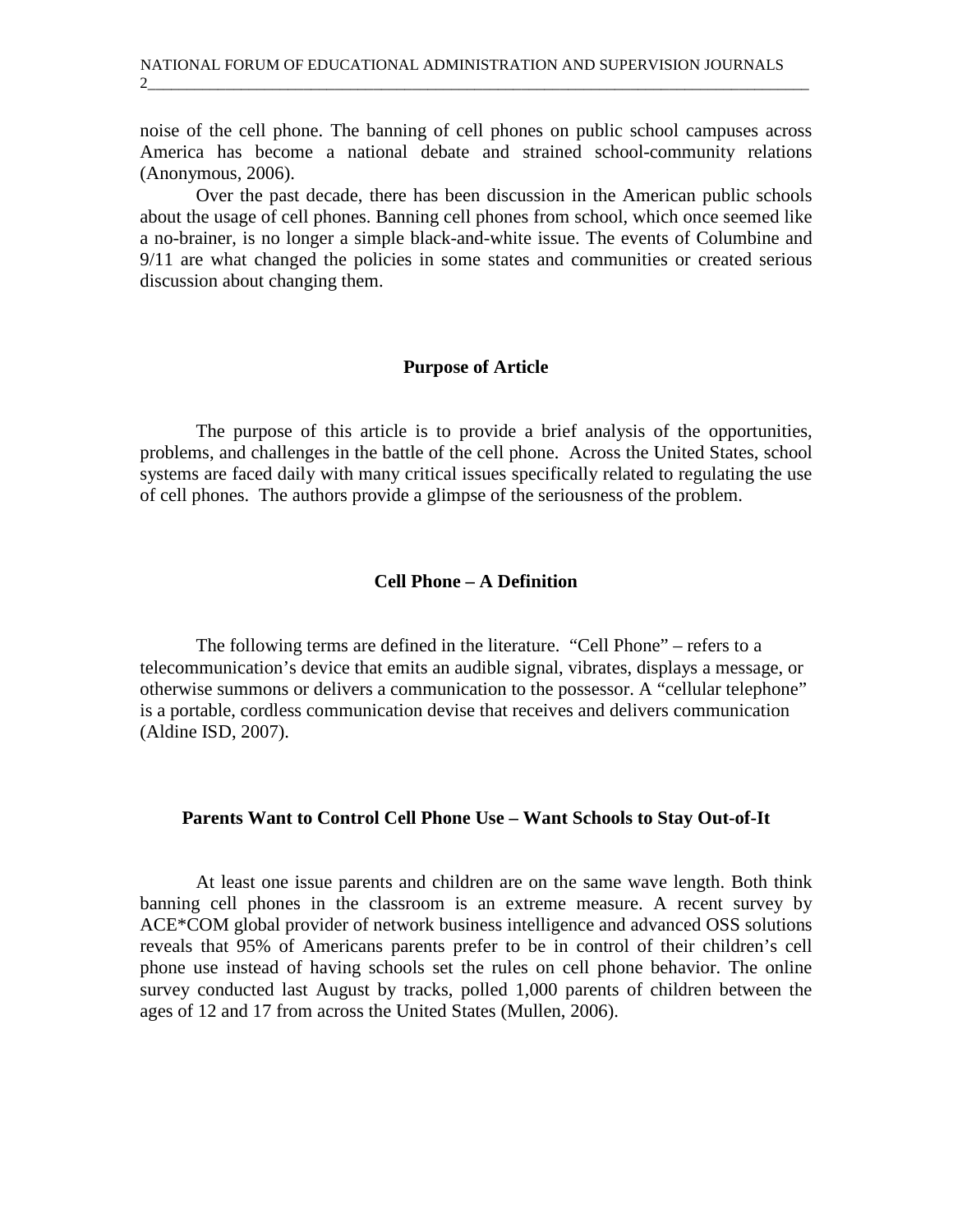#### **Scheduling and Safety Are Reasons Parents Want Children to Have Cell Phones**

\_\_\_\_\_\_\_\_\_\_\_\_\_\_\_\_\_\_\_\_\_\_\_\_\_\_\_\_\_\_\_\_\_\_\_\_\_\_\_\_\_\_\_\_\_\_\_\_\_\_\_\_\_\_\_\_\_\_\_\_\_\_\_\_\_\_\_\_\_\_\_\_\_\_\_\_\_\_\_\_\_\_\_\_\_3

 Scheduling and safety are the main reasons parents want their children to have access to cell phones during school hours. Of the parents polled: 99% want to be able to contact their children and have their children contact them via cell phone in an emergency. Also, 99% want their children to be able to contact them by cell phone if an unsafe situation arises on the way home to or from school. Furthermore, 84% want cell phone contact between themselves and their children during school hours if there are changes in schedules. The survey points out that 71% say their children need cell phone at school because school administrators won't allow them to use the office phone except in cases of illness or emergency (Mullen, 2006).

#### **Students Overuse Text Messaging and Use of Cell Phone**

 Still parents aren't blind to the distractions cell phones can create in the classroom. According to the survey, 66% are concerned their children will overuse text messaging or cell phone instead of focusing on school or homework. Parents are also worried about their kids using mobile access to inappropriate content such as pornography (Mullen, 2006).

### **Cell Phone Provider Offers Control Capabilities**

 Over 30% of parents believed their children will be exposed to mobile bullying or harassment. Children being exposed to sexual predators via text messaging was 44%. Seventy-eight percent think it is reasonable to give a child a cell phone at the age of 14 or younger. Fifty-nine percent would provide a cell phone to a child under age of 12 if their cell phone provider offered easy-to-use parental control capabilities (Mullen, 2006).

#### **School Boards Should Explore Alternatives to Bans on Cell Phones**

 Parents agree that school boards should explore alternatives to bans on cell phones. Eighty-six percent of parents would like their schools or school boards to work with cell phone providers to give students school access to cell phones with predetermined limitations. Seventy-five percent also agree that their cell phone providers should offer features that allows them to limit their children's cell phone use at school. "Clearly parents want to have the option of sending their kids to school with cell phones. Whether it's to ensure they know about football practice being cancelled or an emergency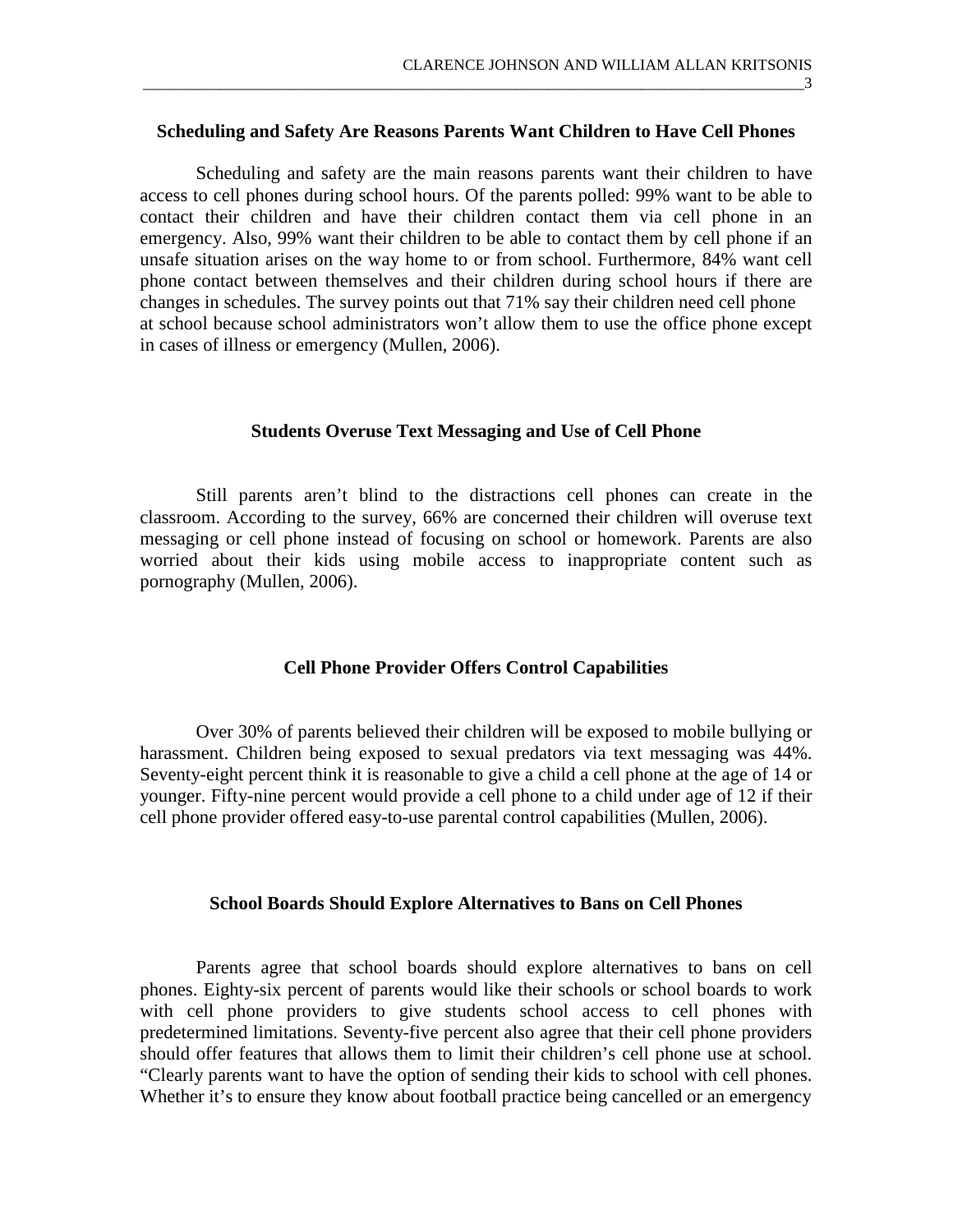situation, they want to keep the lines of communication open," said Chris Couch, chief marketing officer for ACE\*COM (Mullen, 2006).

4\_\_\_\_\_\_\_\_\_\_\_\_\_\_\_\_\_\_\_\_\_\_\_\_\_\_\_\_\_\_\_\_\_\_\_\_\_\_\_\_\_\_\_\_\_\_\_\_\_\_\_\_\_\_\_\_\_\_\_\_\_\_\_\_\_\_\_\_\_\_\_\_\_\_\_\_\_\_\_\_\_\_\_\_\_

 To address these concerns, ACE\*COM is offering Parent Patrol to mobile service providers as a tool for parents who want to take charge of their children cell phone use. With Parent Patrol, parents can set boundaries on numbers called, time of day, number of minutes used, and services accessed (e.g., text messaging), all as part of their family service bundle. Parents can limit their children's mobile usage to specific hours, such as between 8 a.m. and 8 p.m. They can block messaging during school hours. They can program exceptions, however, such as calls to or from parents. Calls to emergency service are never blocked. Restrictions can be customized for each child on the plan, and changes are easy to make via password-protected web pages (Mullen, 2006).

## **Banning Cell Phones from School Is No Longer A Simple Issue**

 Banning cell phones from school, which once seemed like a no-brainer, is no longer a simple black-and-white issue. Even in places where cell phones are not banned from school grounds, there are usually limits that are set; phones must be turned off during school hours or set to voice mail only. Some teachers have resorted to collecting cell phones at the beginning of the class and returning them at the end. Some just collect the ones that ring during class. One teacher even discovered a student, Chinese restaurant menu in hand, ordering lunch during class. Both the menu and the cell phone were confiscated (Anonymous, 2006).

## **A Cell Phone Can Be a Learning Tool**

 Teachers are also concerned because cell phones have gotten so small that they are now easy to conceal. On the plus side, many of those new features are being used by teachers to supplement learning for their students. For a school with a limited number of digital cameras and limited internet access in classrooms, cell phones help fill in the gaps, serving as mobile computers. With a cell phone in the classroom, a career and technical education teacher might be able to supervise a student's phone interview for a possible internship or apprenticeship. For a student interested in information technology or telecommunication, a cell phone can certainly be a learning tool (Anonymous, 2006).

Because they are so focused on life skills, there are almost certainly family and consumer sciences teachers who are already teaching their students about proper cell phone etiquette. It is so important lesson in personal responsibility that many adults still need to learn. Teachers have been known to forget to silence their cell phone during class (Anonymous, 2006).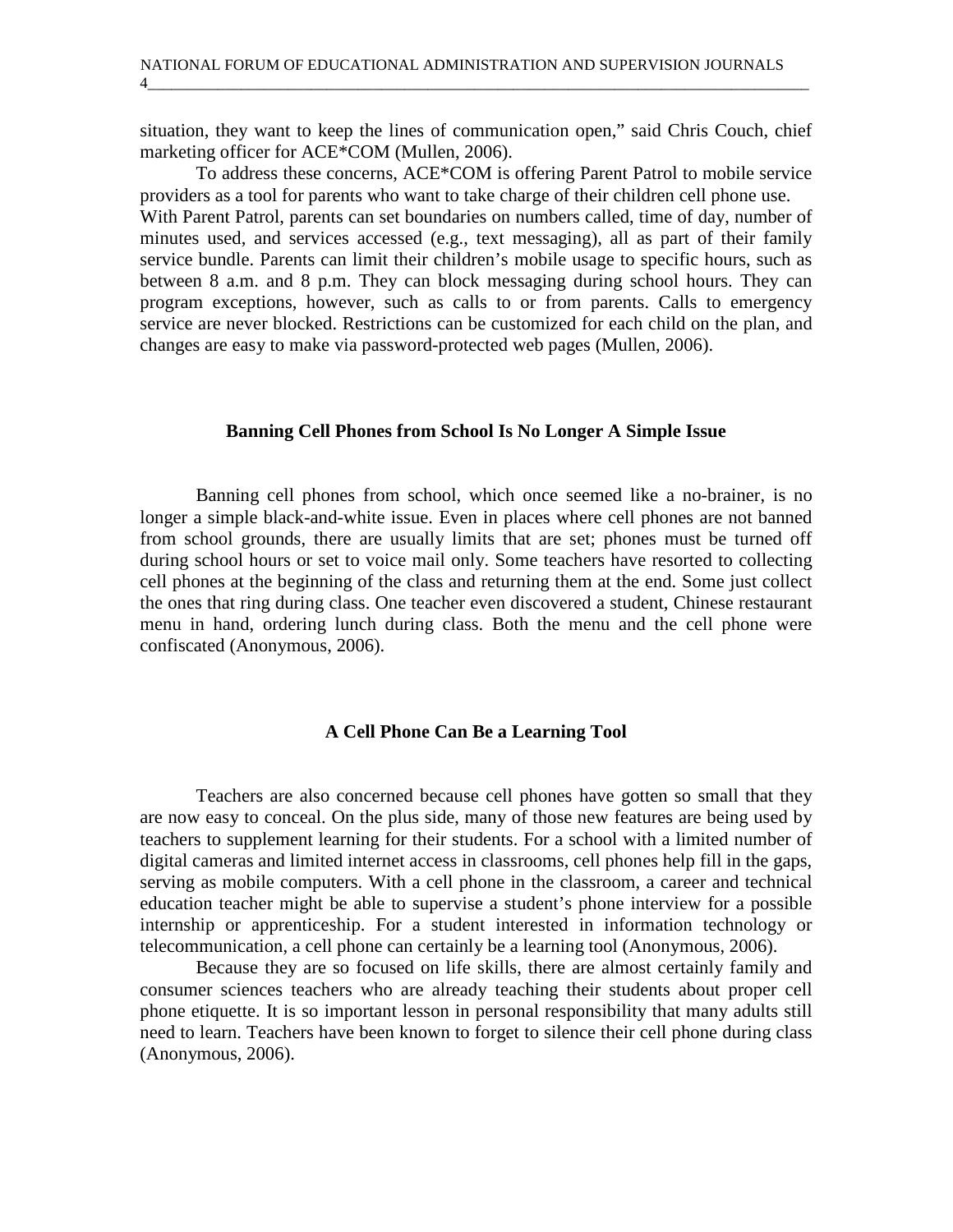**School Systems Are Not Consistent in Managing Cell Phone Use** 

\_\_\_\_\_\_\_\_\_\_\_\_\_\_\_\_\_\_\_\_\_\_\_\_\_\_\_\_\_\_\_\_\_\_\_\_\_\_\_\_\_\_\_\_\_\_\_\_\_\_\_\_\_\_\_\_\_\_\_\_\_\_\_\_\_\_\_\_\_\_\_\_\_\_\_\_\_\_\_\_\_\_\_\_\_5

 Local school districts manage the problems with cell phone differently. A local school district's cell phone policy is cited in the following passages. The policy reads: Students are prohibited from possessing a paging devise or cellular telephone while on school property or while attending a school-sponsored or school-related event on or off school property. School district personnel will confiscate the device or cellular telephone and dispose of the paging device or cellular telephone after having provided the students' parents and the company whose name and address or telephone number appear on the devise, 30 days prior notice of its intent to dispose of that deice. The notice shall include the serial number of the device or cellular telephone and may be made by telephone, telegraph, or in writing. The owner of the devise or cellular telephone or the student's parent may recover the device or cellular telephone within the 30 day notice period and will be assessed a \$15.00 fee for its release payable in advance. The device or cellular telephone will be held at the school upon payment of the fee. "Paging device" means a telecommunication's device that emits an audible signal, vibrates, displays a message, or otherwise summons or delivers a communication to the possessor. A "cellular telephone" is a portable, cordless communication devise that receives and delivers communication (Aldine ISD, 2007). This concludes a policy that has been approved by the local school board and strictly enforced by the school administrators. The ban on cell phones will be the topic of conversation for many parents, administrators, and school board members. Research will analyze the true worth of the cell phone on public school campuses in America.

#### **Concluding Remarks**

In conclusion, allowing students to have communication with their parents while attending public school will be a top priority in all communities across America. Educators and community leaders must find the compromising solution. The battle of the cell phone has been waged for the past decade. Cell phones are going to continue to present teachers with many problems; and with the occasional teachable moment (Anonymous, 2006). Many parents want their kids to have cell phones, especially in light of events such as terrorist attacks and the school shootings in 2006-2007. Parents want to know that their kids are safe. Research will continue to monitor the school community relations in dealing with the cell phone. One thing seems clear; cell phones are not going away soon, and when they do, it will be because they have been replaced by some new technology with its own benefits and drawbacks. In the meantime, school districts will have to wrestle with the issues of regulating their presence, and teachers will have to decide how to deal with them in the classroom.